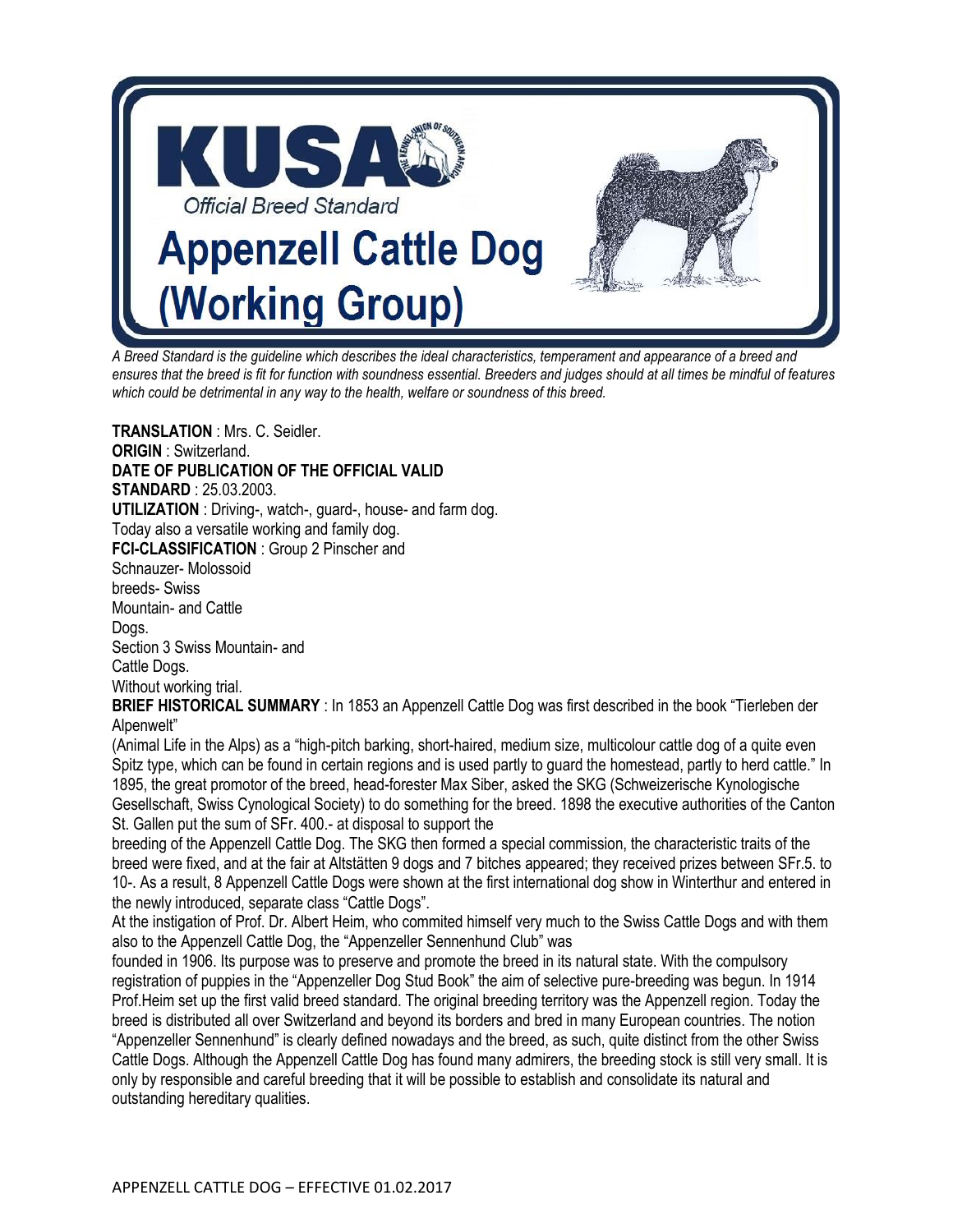**GENERAL APPEARANCE** : Tricolour, medium-sized, almost squarely built dog, balanced in all parts. Muscular, very agile and deft, with a cheeky expression.

## **IMPORTANT PROPORTIONS** :

 $\Box$  Height at withers to length of body = 9 : 10. Rather compact than long.

 $\mathbb{R}$  Length of muzzle to length of skull = 4 : 5.

**BEHAVIOUR / TEMPERAMENT** : Lively, high-spirited, selfassured, reliable and fearless. Slightly suspicious of strangers. A

watchdog which cannot be bribed, and capable of learning.

**HEAD** : Balanced size in relation to body. Slightly wedge-shaped.

CRANIAL REGION :

Skull : Skull fairly flat, broadest between the ears, tapering evenly towards the muzzle. Occiput barely pronounced. Frontal furrow moderately developed.

Stop : Slightly marked.

FACIAL REGION :

Nose : In black dogs black, in havana-brown dogs brown (as dark as possible).

Muzzle : Medium strength, tapering evenly, but not snipy, with strong lower jaw. Nasal bridge straight.

Lips : Clean and close fitting, with black pigmentation in black dogs or with brown pigmentation (as dark as possible) in havana-brown dog. Corner of the mouth not visible.

Jaws/Teeth : Strong, complete and regular scissor bite. Pincer bite tolerated. One missing PM1 or double PM1 (premolar 1) and missing M3 (molars) tolerated.

Cheeks : Barely pronounced.

Eyes : Rather small, almond-shaped, not protruding. Set slightly oblique towards the nose. Expression lively. Colour : in black dogs dark brown, brown; in havana brown dogs lighter brown, but as dark

as possible. Eye-lids close fitting. Eye-rims black respectively brown (as dark as possible) corresponding to the colour of the coat.

Ears : Set on fairly high and broad; in repose hanging down flat and close to cheeks. Triangular shape with tips slightly rounded off. In alertness raised at set-on and turned forward so that the head and ears, seen from above, form a marked triangle.

**NECK** : Rather short, strong and clean.

**BODY** : Compact, strong.

Back : Moderately long, firm and straight.

Loins : Short and well muscled.

Croup : Relatively short, running in flat continuation of the topline.

Chest : Broad, deep, reaching to the elbows, with definite forechest.

Sternum reaching sufficiently far back. Ribcage round-oval in diameter.

Underline and Belly : Only slight tuck up.

**TAIL** : Set on high, strong, of medium length, densely coated. Hair slightly longer on underside. In movement carried tightly curled over the croup, carried sideways or in centre. In repose pendent tail

in various shapes tolerated.

**LIMBS** : Strong and dry bone.

FOREQUARTERS :

General appearance : Well muscled; seen from front forelegs straight and parallel; standing not too close.

Shoulder : Shoulder blade long and sloping.

Upper arm : Same length or only slightly shorter than shoulder blade.

Angle with shoulder blade not too blunt.

Elbows : Close fitting.

Forearm : Straight, lean.

Pastern : Seen from front in straight continuation of the forearm.

Seen from the side, set at a very light angle.

HINDQUARTERS :

General appearance : Well muscled. Seen from rear, hindlegs straight and parallel, standing not too close. The typical angulations result in relatively "steep" hindquarters.

Upper thigh : Fairly long, forming a relatively small angle to the hipbone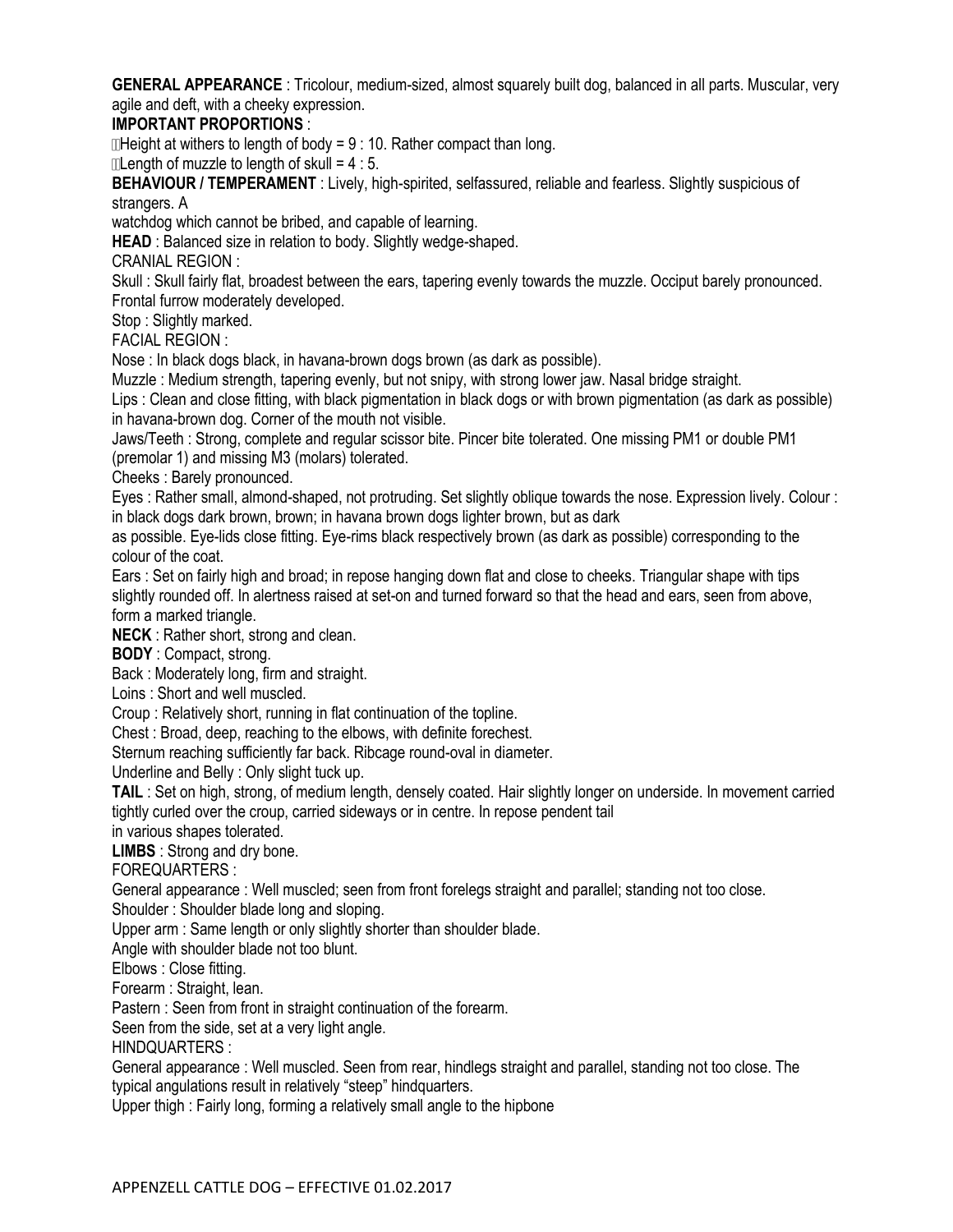(coxo-femoral joint).

Lower thigh : Equally long or only slightly shorter than the upper thigh. Lean and well muscled.

Hock joint : Set relatively high.

Hock : Set vertical and parallel, slightly longer than the front pastern, turning neither in nor out. Dewclaws must be removed, except in those countries where their removal is prohibited by law.

FEET : Short, arched, tight toes; solid pads.

**GAIT / MOVEMENT** : Good rear drive, well reaching stride in front. Seen from either front or rear, limbs move in a straight line when trotting.

## **COAT**

HAIR : Double coat (Stockhaar) : Firm and fitting. Topcoat thick and shiny. Undercoat thick, black, brown or grey. It is undesirable for the undercoat to be visible through the topcoat. Slightly wavy coat

only on withers and back just tolerated, but not desirable.

COLOUR AND MARKINGS : Basic colour black or havana brown with reddish-brown and white markings as symmetrical as possible.

Small reddish-brown spots over eyes. Reddish-brown markings on cheeks, chest (left and right in the region of the shoulder-joint) and on legs. The reddish-brown on the latter must invariably be located

between the black, resp.havana brown and the white.

White markings :

Distinct white blaze which runs from the skull without break over the bridge of the nose and can reach totally or partially round the muzzle.

White from chin, covering throat without break at chest.

White on all four feet.

White on tip of tail.

White spot on nape of neck or half collar tolerated.

Thin white ring all around neck tolerated but not desirable.

**SIZE** :

Desired height at withers : Dogs : 52 – 56 cm,

Bitches : 50 – 54 cm.

Tolerance of plus or minus 2 cm.

**FAULTS** : Any departure from the foregoing points should be considered a fault and the seriousness with which the fault should be regarded should be in exact proportion to its degree and its effect upon the health and welfare of the dog.

- Lack of typical sex-specific appearance.
- To long or unbalanced in body.
- Bone fine or too coarse.
- Insufficient musculature.
- Very heavy or very light in head.
- Skull round.
- Stop too defined.
- Muzzle too long, too short, narrow or pointed; nasal bridge not straight.
- Lips too developed.
- Absence of teeth other than 2 PM1 (premolars 1).
- Cheeks too prominent.
- Eyes round, protruding or light.
- Ears too small, too large, standing off; set on too high or too low.
- Swayback, roach back.
- Croup overbuilt or falling away.
- Belly tucked up.
- Chest flat or barrel-shaped; lack of forechest; sternum too short.
- Loosely rolled tail, its tip reaching at least the base of the tail.
- Insufficient angulation of fore-and hindquarters.
- Out at elbows.